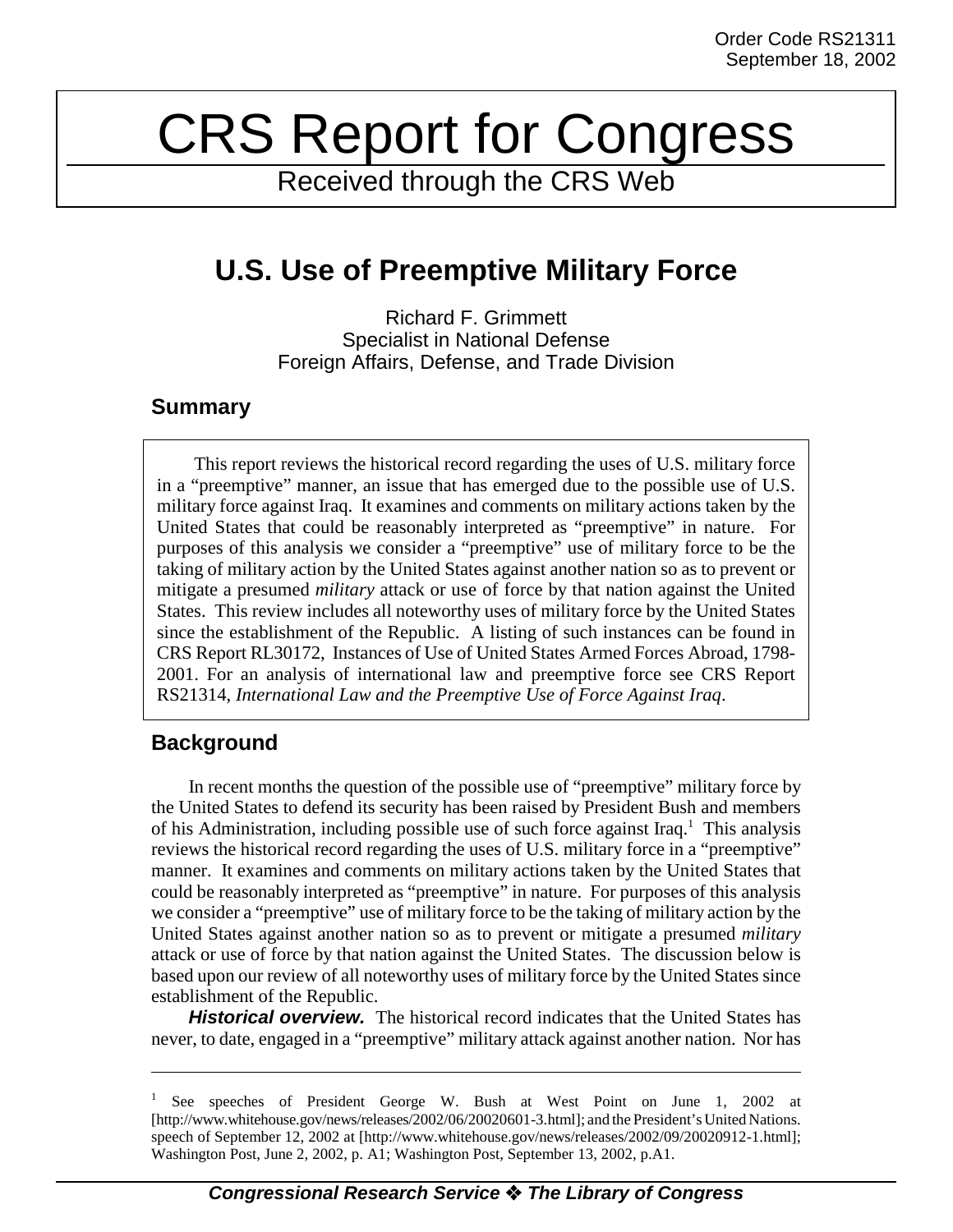the United States ever attacked another nation militarily *prior* to its first having been attacked or *prior* to U.S. citizens or interests first having been attacked, with the singular exception of the Spanish-American War. The Spanish-American War is unique in that the principal goal of United States military action was to compel Spain to grant Cuba its political independence. An act of Congress passed just prior to the U.S. declaration of war against Spain explicitly declared Cuba to be independent of Spain, demanded that Spain withdraw its military forces from the island, and authorized the President to use U.S. military force to achieve these ends.<sup>2</sup> Spain rejected these demands, and an exchange of declarations of war by both countries soon followed.<sup>3</sup> Various instances of the use of force are discussed below that could, using a less stringent definition, be argued by some as historic examples of "preemption by the United States. The final case, the Cuban Missile crisis of 1962, represents a threat situation which some may argue had elements more parallel to those presented by Iraq today–but it was resolved without a "preemptive" military attack by the United States.

The circumstances surrounding the origins of the Mexican War are somewhat controversial in nature–but the term "preemptive" attack by the United States does not apply to this conflict. During, and immediately following the First World War, the United States, as part of allied military operations, sent military forces into parts of Russia to protect its interests, and to render limited aid to anti-Bolshevik forces during the Russian civil war. In major military actions since the Second World War, the President has either obtained Congressional authorization for use of military force against other nations, in advance of using it, or has directed military actions abroad on his own initiative in support of multinational operations such as those of the United Nations or of mutual security arrangements like the North Atlantic Treaty Organization (NATO). Examples of these actions include participation in the Korean War, the 1990-1991 Persian Gulf War, and the Bosnian and Kosovo operations in the 1990s. Yet in all of these varied instances of the use of military force by the United States, such military action was a "response," *after the fact*, and was not "preemptive" in nature.

**Central American and Caribbean interventions.** This is not to say that the United States has not used its military to intervene in other nations in support of its foreign policy interests. However, U.S. military interventions, particularly a number of unilateral uses of force in the Central America and Caribbean areas throughout the  $20<sup>th</sup>$ century were not "preemptive" in nature. What led the United States to intervene militarily in nations in these areas was not the view that the individual nations were likely to *attack the United States militarily*. Rather, these U.S. military interventions were grounded in the view that they would support the Monroe Doctrine, which opposed interference in the Western hemisphere by outside nations. U.S. policy was driven by the belief that if stable governments existed in Caribbean states and Central America, then

 $2$  Joint Resolution of April 20, 1898, [Res. 24] 30 Stat. 738.

<sup>&</sup>lt;sup>3</sup> There was no direct military attack by Spain against the United States prior to the exchange of declarations of war by the nations, and initiation of hostilities by the United States in 1898. See Declarations of War and Authorizations for the Use of Military Force: Background and Legal Implications. CRS Report RL31133, by David M. Ackerman and Richard F. Grimmett. A notable event, the sinking of the U.S.S. Maine in Havana harbor, provided an additional argument for war against Spain for those advocating it in the United States. The actual cause of the sinking of the *U.S.S. Maine* in Havana harbor, even today, has not been definitively established. More recent scholarship argues that it was most likely *not* due to an external attack on the ship, such as the use of a mine by an outside party, but due to an internal explosion.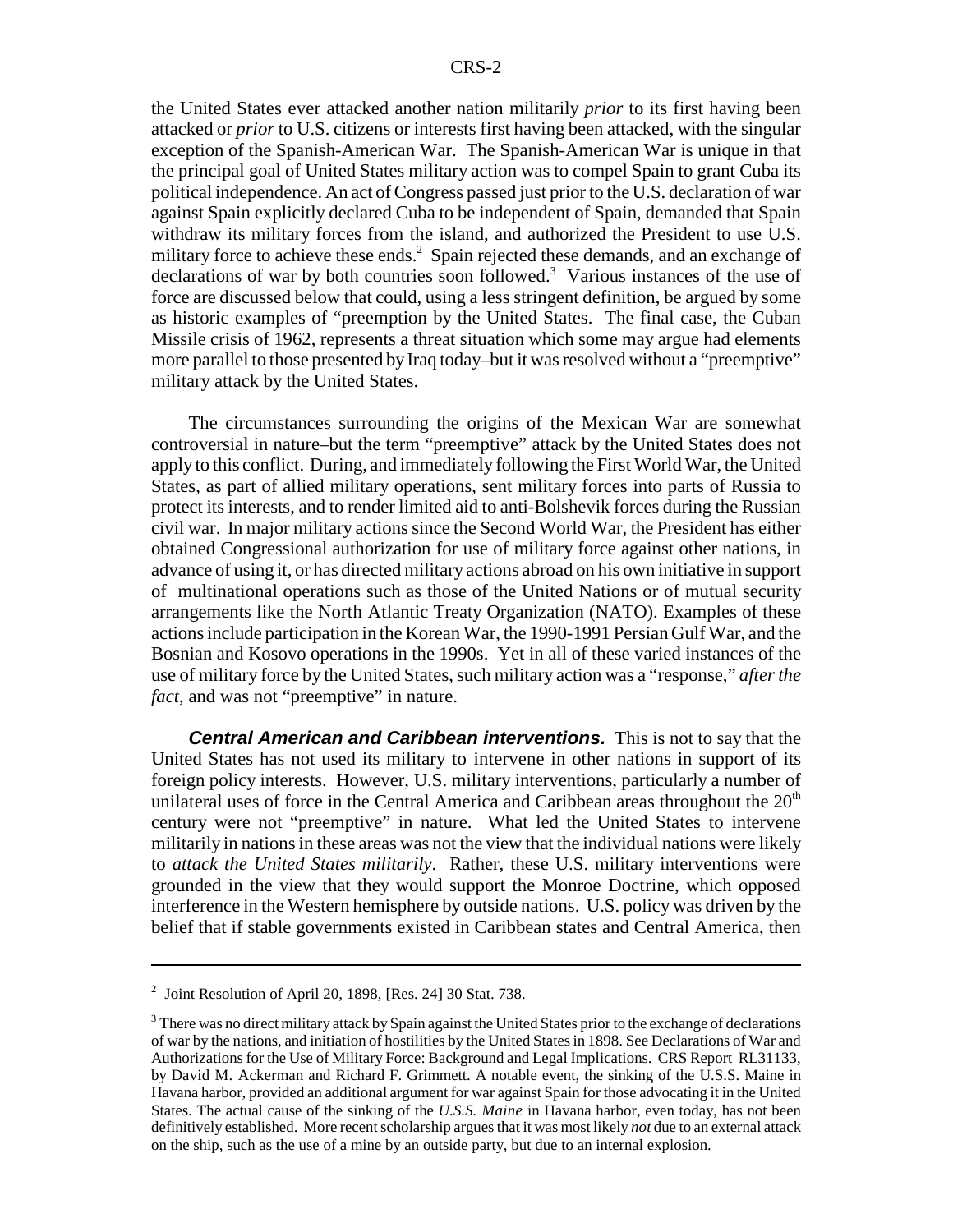it was less likely that foreign countries would attempt to protect their nationals or their economic interests through their use of military force against one or more of these nations.

Consequently, the United States, in the early part of the  $20<sup>th</sup>$  century, established through treaties with the Dominican Republic (in  $1907$ )<sup>4</sup> and with Haiti (in  $1915$ )<sup>5</sup>, the right for the United States to collect and disperse customs income received by these nations, as well as the right to protect the Receiver General of customs and his assistants in the performance of his duties. This effectively created U.S. protectorates for these countries until these arrangements were terminated during the Administration of President Franklin D. Roosevelt. Intermittent domestic insurrections against the national governments in both countries led the U.S. to utilize American military forces to restore order in Haiti from 1915-1934 and in the Dominican Republic from 1916-1924. But the purpose of these interventions, buttressed by the treaties with the United States, was to help maintain or restore political stability, and thus eliminate the potential for foreign military intervention in contravention of the principles of the Monroe Doctrine.

Similar concerns about foreign intervention in a politically unstable Nicaragua led the United States in 1912 to accept the request of its then President Adolfo Diaz to intervene militarily to restore political order there. Through the Bryan-Chamorro treaty with Nicaragua in 1914, the United States obtained the right to protect the Panama Canal, and its proprietary rights to any future canal through Nicaragua as well as islands leased from Nicaragua for use as military installations. This treaty also granted to the United States the right to take any measure needed to carry out the treaty's purposes.<sup>6</sup> This treaty had the effect of making Nicaragua a quasi-protectorate of the United States. Since political turmoil in the country might threaten the Panama Canal or U.S. proprietary rights to build another canal, the U.S. employed that rationale to justify the intervention and long-term presence of American military forces in Nicaragua to maintain political stability in the country. U.S. military forces were permanently withdrawn from Nicaragua in 1933. Apart from the above cases, U.S. military interventions in the Dominican Republic in 1965, Grenada in 1983, and in Panama in 1989 were based upon concerns that U.S. citizens or other U.S. interests were being harmed by the political instability in these countries at the time U.S. intervention occurred. While U.S. military interventions in Central America and Caribbean nations were controversial, after reviewing the context in which they occurred, it is fair to say that none of them involved the use of "preemptive" military force by the United States.<sup>7</sup>

**Covert action.** Although the use of "preemptive"force by the United States is generally associated with the *overt* use of U.S. military forces, it is important to note that

<sup>4</sup> 7 UST 196.

<sup>5</sup> 8 UST 660.

<sup>6</sup> 10 UST 379.

 $<sup>7</sup>$  For an excellent background discussion of U.S. policy toward the Caribbean and Central American</sup> nations during the first half of the 20<sup>th</sup> century see: Samuel Flagg Bemis, *A Diplomatic History of the United States*. New York. Holt, Rinehart and Winston, Inc. 1965, pp. 519-538. For a detailed historical study that provides valuable insights and commentary on U.S. actions taken toward Caribbean and Central American countries see chapters 9, 11, and 12 in Samuel Flagg Bemis, *The Latin American Policy of the United States*. New York. Harcourt, Brace & World , 1943. [reprinted in paperback in New York, by W.W. Norton & Company, Inc., 1967].